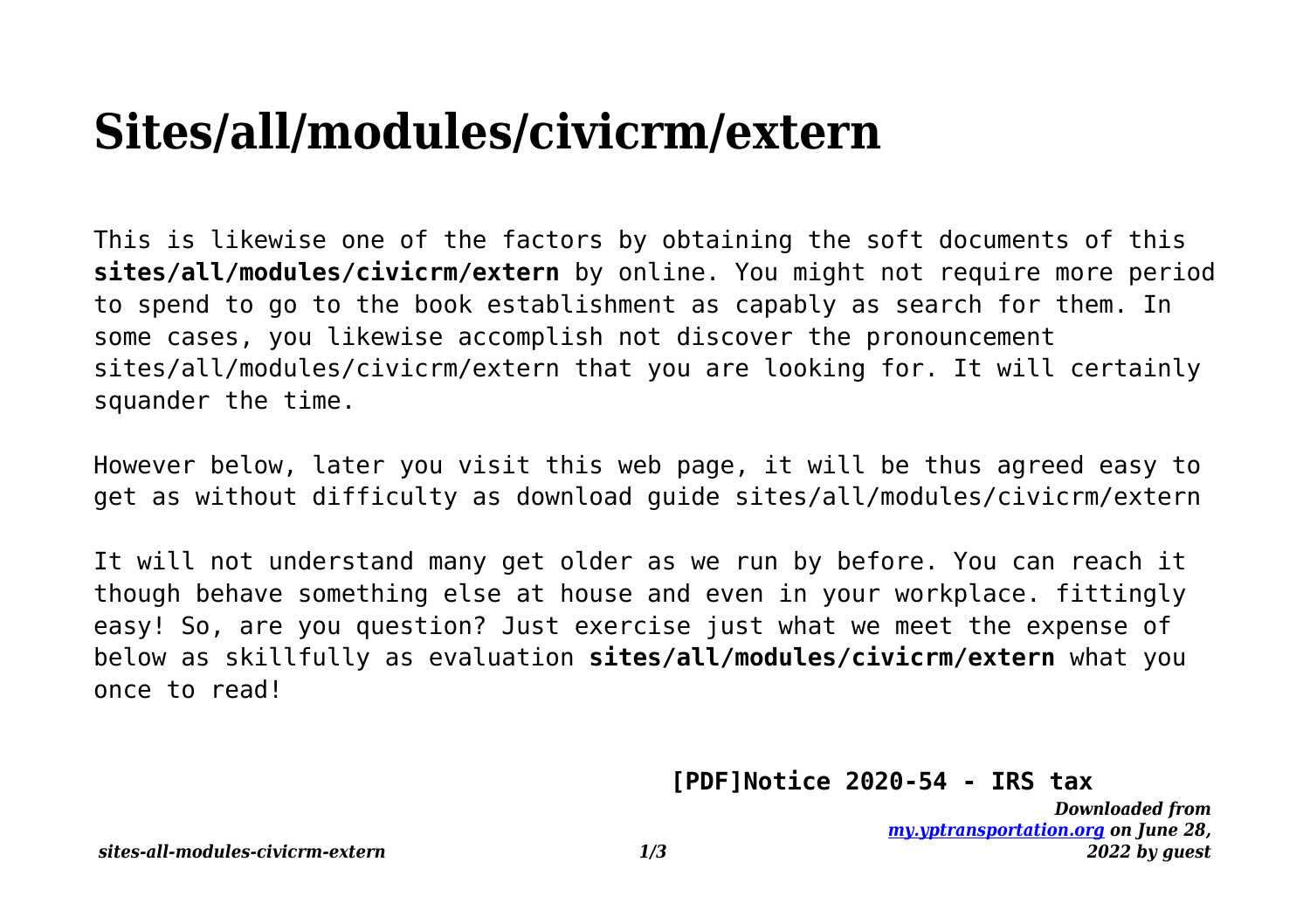**formshttps://www.irs.gov › pub › irsdrop › n-20-54.pdf**

3 . higher, the Federal minimum wage or any applicable State or local minimum wage, up to \$200 per day and \$2,000 in the aggregate. Division C of the Families First Act, the Emergency …

**[PDF]Fact Sheet #17G: Salary Basis Requirement and th…https://www.dol.gov › sites › dolgov › files › WHD › legacy › files › fs17g...**

3 . Fee Basis Administrative, professional and computer employees may be paid on a "fee basis" rather than on a salary basis. If the employee is paid an agreed sum for a single …

**[PDF]WHO | WHO rights roles Respon HW COVID-19https://www.who.int › docs › default-source › coronaviruse › whorights...**

COVID-19 patients, such that workers do not incur expenses for occupational safety and health requirements; • familiarize personnel with technical updates on COVID-19 and provide …

[PDF]U.S. Department of Labor Wage and Hour Division -  $D<sub>un</sub>$ https://www.dol.gov > sites >  $d$ olgov > files > WHD > legacy > files  $\rightarrow$  fs17b...

\*Note: The Department of Labor revised the regulations located at 29 C.F.R. pa rt 541 with an effective date of January 1, 2020. WHD will